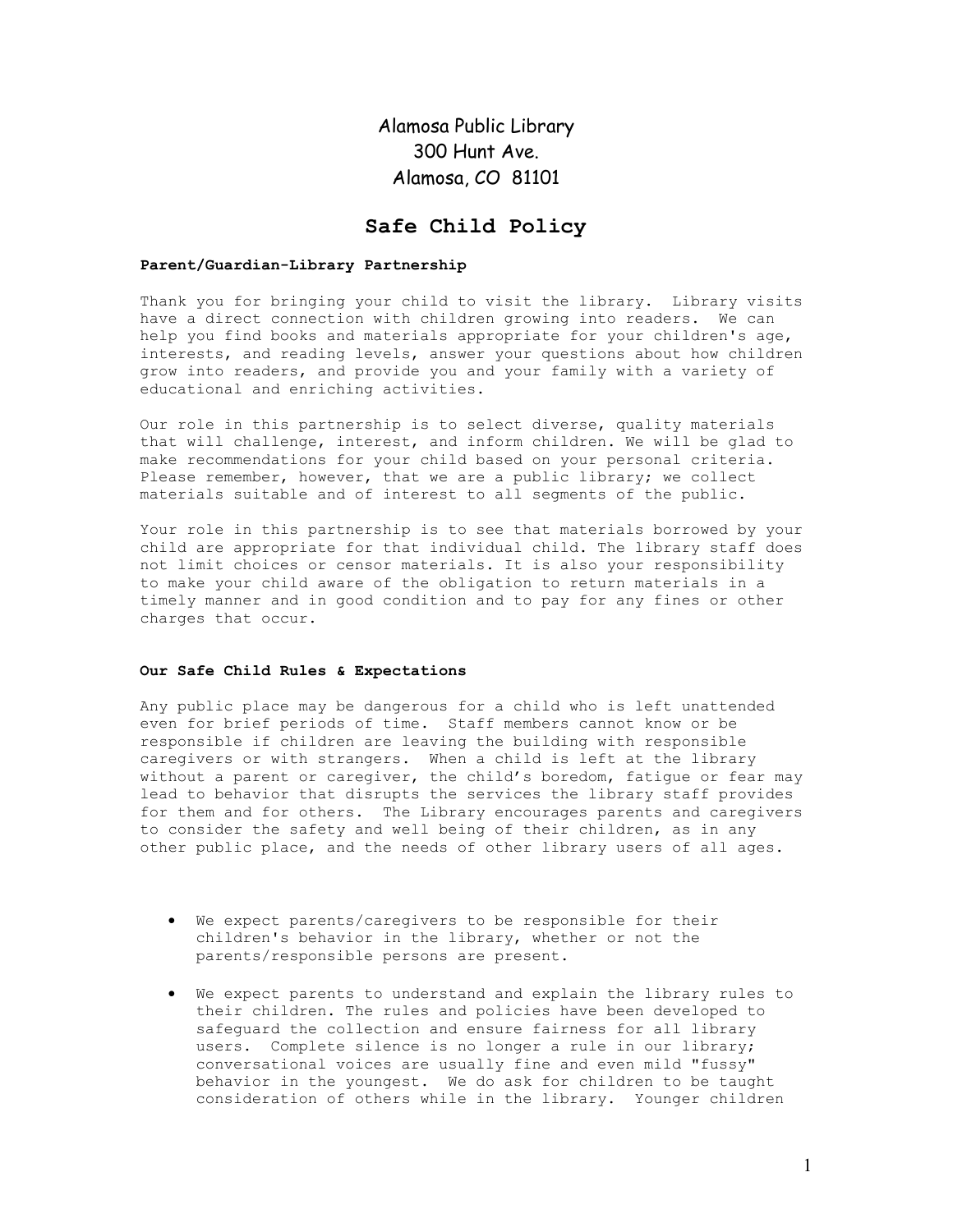who become very upset and cannot be calmed should be taken outdoors "to catch their breath." Children who are unhappy during their time in the library are more likely to grow up not liking libraries, books, or reading. The library needs to be an enjoyable place for them and for other patrons as well.

- We expect all children under the age of 8 to be accompanied by an adult at all times while visiting the library. The library in no way assumes responsibility for any child, of any age, left unattended in the building.
- We expect all children and teens, as well as adults, to use appropriate language and behavior in the library. Those who do not will be asked to leave.
- We expect parents to set reasonable time limits for their children's library visits. Parents/caregivers must remain in the library during programs if their child is under 8 years of age and parents are encouraged to attend programs with their children. Children 8 and older may attend library programs without a parent, but parents must promptly pick up children upon conclusion of the program.
- We expect parents to be responsible for the types of materials checked out by their children and their selection choices. The library staff does not limit choices or censor materials.
- We expect parents to maintain control of their children while visiting the library. Please remember that the library staff's professional services do not include baby-sitting, disciplining, or supervising.
- We expect parents who attend children's programming with their children to set the example and demonstrate good listening habits.
- We expect parents/caregivers of children between the ages of 8 and 12 to have a responsible plan for picking up their children by closing time. Under no circumstances will a staff member drive a child home. If a child is not claimed within 15 minutes following the scheduled closing of the library, the Alamosa Police Department will be notified of the situation.

## Help Your Child Become a Lifelong Reader

As a parent, the most important thing you can do to help your child learn to read and develop as a reader is to read aloud to them. You don't need expensive products that promise instant reading success and deliver less than perfect results. Children of all ages benefit from parents sitting down with them and reading aloud from a book, magazine, or even a comic page of the newspaper.

Be a role model for your child. Children will emulate your actions more than your words. Let them see you reading for pleasure. Show them the importance of being a lifelong learner and that the library is a wonderful place to continue that learning experience. Make going to the library a regular excursion for you and your child.